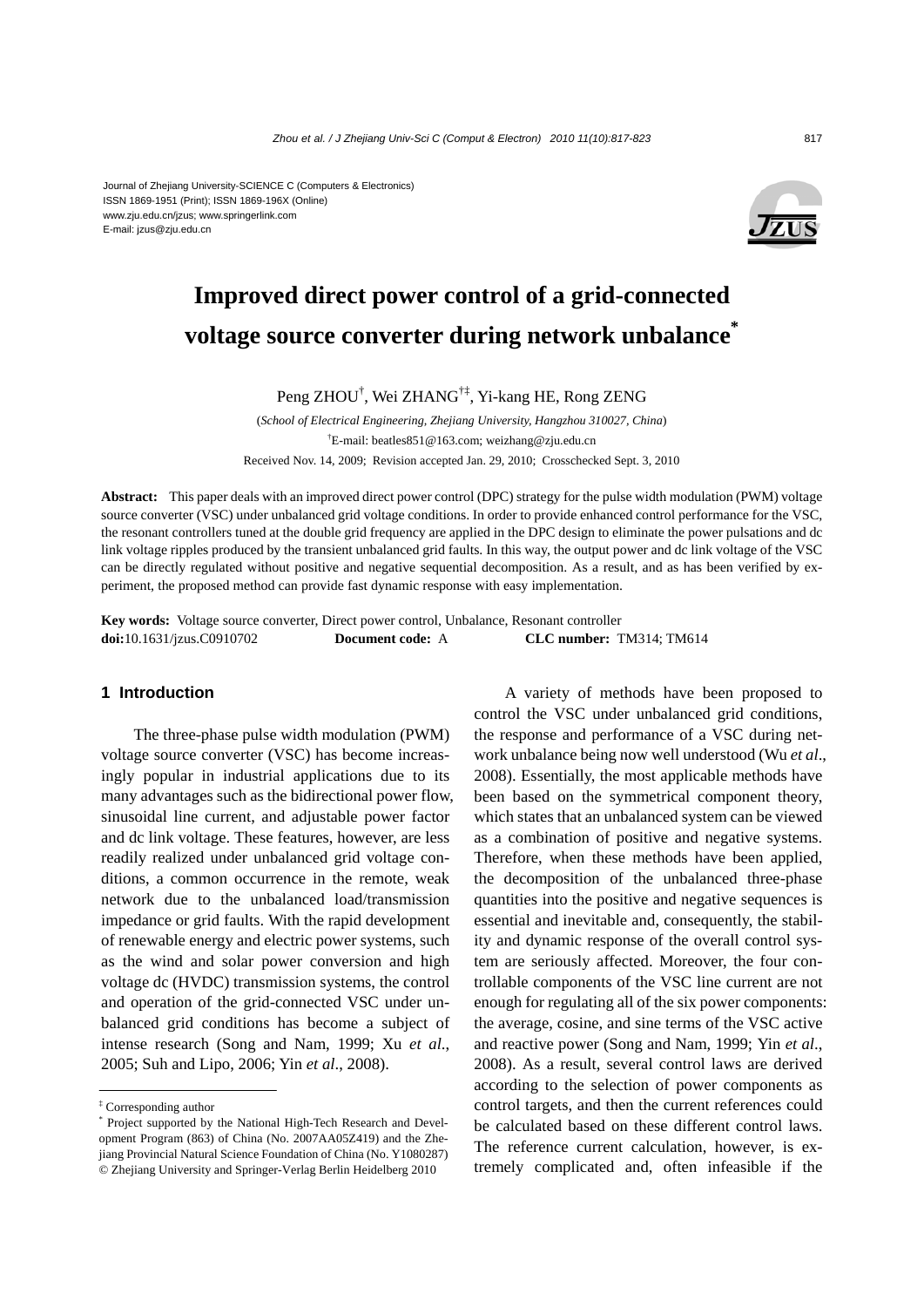positive and negative sequence components of the grid voltage have the same magnitudes. In this case, the voltage matrix will become singular unless the instantaneous reactive power is redefined (Suh and Lipo, 2006; Hu and He, 2008). To solve these problems, new current controllers, such as the proportional-integral plus resonant (PIR) controller (Suh and Lipo, 2006) and the multi-frequency proportionalresonant controller (Hu and He, 2007), have been used to regulate the unbalanced current without involving sequential decomposition. In reality, only the decomposition of current could be avoided when these controllers are applied; the grid voltage and/or VSC output voltage still have/has to be decomposed for the current reference calculation. Another resonant scalar current control structure is designed to control the VSC without involving any sequential decomposition or reference frame transformation (Etxeberria-Otadui *et al*., 2007), but the current reference calculation is still complicated and depends highly on the fundamental amplitude calculation and phase angle synchronization of the unbalanced grid voltage.

Among the extensive studies for the VSC, direct power control (DPC) has been developed (Noguchi *et al*., 1998; Malinowski *et al*., 2001; Escobar *et al*., 2003) and demonstrated to have several advantages over the vector control strategy, e.g., simple implementation, fast dynamic response, and robustness to parameter variations and grid disturbances. The classical DPC scheme, however, will result in a changeable switching frequency, varying significantly with the operation condition due to switching patterns being directly selected from an optimal switching table. Consequently, the DPC with space vector modulation (DPC-SVM) (Malinowski *et al*., 2004) and predictive control (P-DPC) (Larrinaga *et al*., 2007) has been proposed to achieve a constant switching frequency. Recently, the application of DPC for the VSC under unbalanced grid voltage conditions has also been reported (Eloy-Garcia *et al*., 2008), but sequential decomposition is still involved. In order to completely overcome this drawback, an improved DPC-SVM with resonant controllers applied is suggested in this paper, making it possible for the active and reactive input power of the VSC to be fully regulated without involving sequential decomposition.

## **2 Direct power control of the voltage source converter under normal grid condition**

Detailed study on the DPC-SVM for a VSC has been provided by Zhi *et al.* (2009), and thus only a brief description is provided in this section.

Fig. 1 shows the power circuit of a three-phase boost-type grid-connected VSC, and Fig. 2 depicts its equivalent circuit in the positive d-q reference frame rotating at the synchronous speed of *ω*s, in which the three-phase quantities have been transformed from the stationary a-b-c reference frame by the following transformation matrix:

$$
\mathbf{V}^{+} = \begin{bmatrix} V_{d}^{+} \\ V_{q}^{+} \end{bmatrix} = \begin{bmatrix} \cos \theta_{s} & \sin \theta_{s} \\ -\sin \theta_{s} & \cos \theta_{s} \end{bmatrix} \begin{bmatrix} V_{\alpha} \\ V_{\beta} \end{bmatrix}
$$
\n
$$
= \begin{bmatrix} \cos \theta_{s} & \sin \theta_{s} \\ -\sin \theta_{s} & \cos \theta_{s} \end{bmatrix} \times \frac{2}{3} \begin{bmatrix} 1 & -\frac{1}{2} & -\frac{1}{2} \\ 0 & \frac{\sqrt{3}}{2} & -\frac{\sqrt{3}}{2} \end{bmatrix} \begin{bmatrix} V_{a} \\ V_{b} \\ V_{c} \end{bmatrix}, \quad (1)
$$

where the vector *V* represents a three-phase quantity,  $\theta_s = \omega_s t$  is the phase angle of the grid voltage, and the superscript '+' denotes that the space vectors have been transformed into the positive synchronous reference frame.



**Fig. 1 Power circuit of the three-phase voltage source converter (VSC)** 



**Fig. 2 Equivalent circuit of the voltage source converter (VSC)**

Similar to the flux definition in an ac electrical machine operating at rated frequency, the source and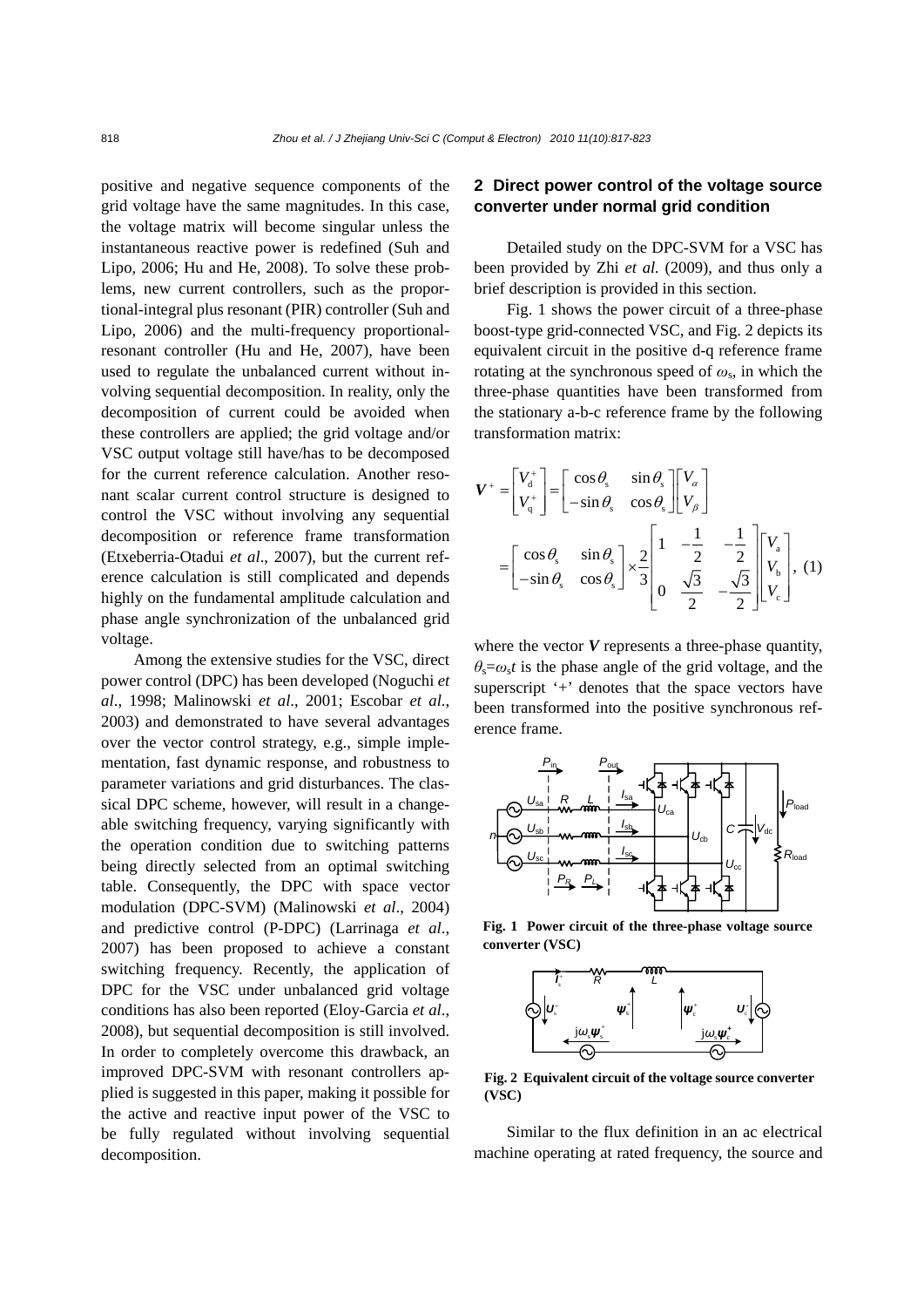converter flux linkages  $\psi_s$  and  $\psi_c$  can be defined as

$$
\begin{cases} \Psi_{\rm s} = \int U_{\rm s} \mathrm{d}t, \\ \Psi_{\rm c} = \int U_{\rm c} \mathrm{d}t, \end{cases}
$$
 (2)

where the definition of each variable can be found in Figs. 1 and 2.

According to Fig. 2, the relationship between the grid voltage and VSC output voltage can be expressed as

$$
U_s^+ = RI_s^+ + L \cdot \frac{dI_s^+}{dt} + j\omega_s(\psi_s^+ - \psi_c^+) + U_c^+.
$$
 (3)

If the line resistance  $R$  is neglected, the voltage and flux in Eq. (3) can be given as

$$
\begin{cases}\nU_s^+ = \frac{\mathrm{d}\psi_s^+}{\mathrm{d}t} + \mathbf{j}\omega_s \psi_s^+, \\
U_c^+ = \frac{\mathrm{d}\psi_c^+}{\mathrm{d}t} + \mathbf{j}\omega_s \psi_c^+.\n\end{cases} \tag{4}
$$

Substituting Eq. (4) into Eq. (3), neglecting *R* and integrating Eq. (3) on both sides, yields

$$
\psi_s^+ = L\mathbf{I}_s^+ + \psi_c^+.\tag{5}
$$

Under normal grid voltage supply, the source flux  $\psi$ <sub>s</sub> can be regarded as constant in the positive synchronous reference frame, which means that its differential equals zero. Taking into account Eq. (4), if the d-axis of the synchronous frame is aligned with the grid voltage vector, then the grid voltage can be simplified as

$$
U_{s}^{+} = j\omega_{s}\psi_{s}^{+} = -\omega_{s}\psi_{sq}^{+} = U_{sd}^{+} = U_{s}^{+},
$$
 (6)

where  $U_s$  is the amplitude of grid voltage.

Based on Eq. (5), the input power from the grid into the VSC can be calculated as

$$
P_{\text{in}} + jQ_{\text{in}} = \frac{3}{2}U_s^+ \times \hat{I}_s^+ = \frac{3}{2}U_s^+ \times \frac{1}{L}(\hat{\psi}_s^+ - \hat{\psi}_c^+), \quad (7)
$$

where <sup>"</sup> means the conjugate complex of the space vectors.

Substituting Eq. (6) into Eq. (7), the active and reactive power inputs from the grid are expressed as

$$
\begin{cases}\nP_{\text{in}} = -\frac{3}{2} \frac{U_{\text{s}}}{L} \psi_{\text{cd}}^{+}, \\
Q_{\text{in}} = \frac{3}{2} \frac{U_{\text{s}}}{L} \left( \psi_{\text{cq}}^{+} + \frac{U_{\text{s}}}{\omega_{\text{s}}} \right).\n\end{cases} (8)
$$

Thus, the active and reactive power can be controlled independently by regulating the d- and q-axis converter flux linkages, respectively. Differentiating Eq. (8) results in

$$
\begin{cases}\n\frac{d\psi_{\text{cd}}^{+}}{dt} = -\frac{2L}{3U_{s}} \frac{dP_{\text{in}}}{dt} = -\frac{2L}{3U_{s}} \frac{P_{\text{in}}^{*} - P_{\text{in}}}{T_{s}},\\
\frac{d\psi_{\text{cq}}^{+}}{dt} = \frac{2L}{3U_{s}} \frac{dQ_{\text{in}}}{dt} = \frac{2L}{3U_{s}} \frac{Q_{\text{in}}^{*} - Q_{\text{in}}}{T_{s}},\n\end{cases}
$$
\n(9)

where  $T_s$  is the sampling time period, and  $P_{in}^*$  and  $Q_{in}^*$ are the input active and reactive power references, respectively.

Substituting Eqs. (8) and (9) into Eq. (4) results in the required d- and q-axis output control voltages of the VSC in the grid voltage vector oriented reference frame:

$$
\begin{cases}\nU_{\text{cd}}^{+} = -k_{\text{p}}(P_{\text{in}}^{*} - P_{\text{in}}) - \frac{2\omega_{\text{s}}L}{3U_{\text{s}}}Q_{\text{in}} + U_{\text{s}}, \\
U_{\text{eq}}^{+} = k_{\text{p}}(Q_{\text{in}}^{*} - Q_{\text{in}}) - \frac{2\omega_{\text{s}}L}{3U_{\text{s}}}P_{\text{in}},\n\end{cases}
$$
\n(10)

where  $k_p$  is the gain of the proportional controller.

Eq. (10) indicates that the active and reactive power inputs can be fully controlled by directly regulating the converter voltage according to the power errors. Therefore, the inner current control loops in the conventional vector control schemes can be eliminated, which makes the DPC much simpler in implementation than the vector control.

## **3 Direct power control of the voltage source converter under unbalanced grid condition**

If the grid voltage becomes unbalanced, even with a constant power input  $P_{\text{in}}$ , there will still be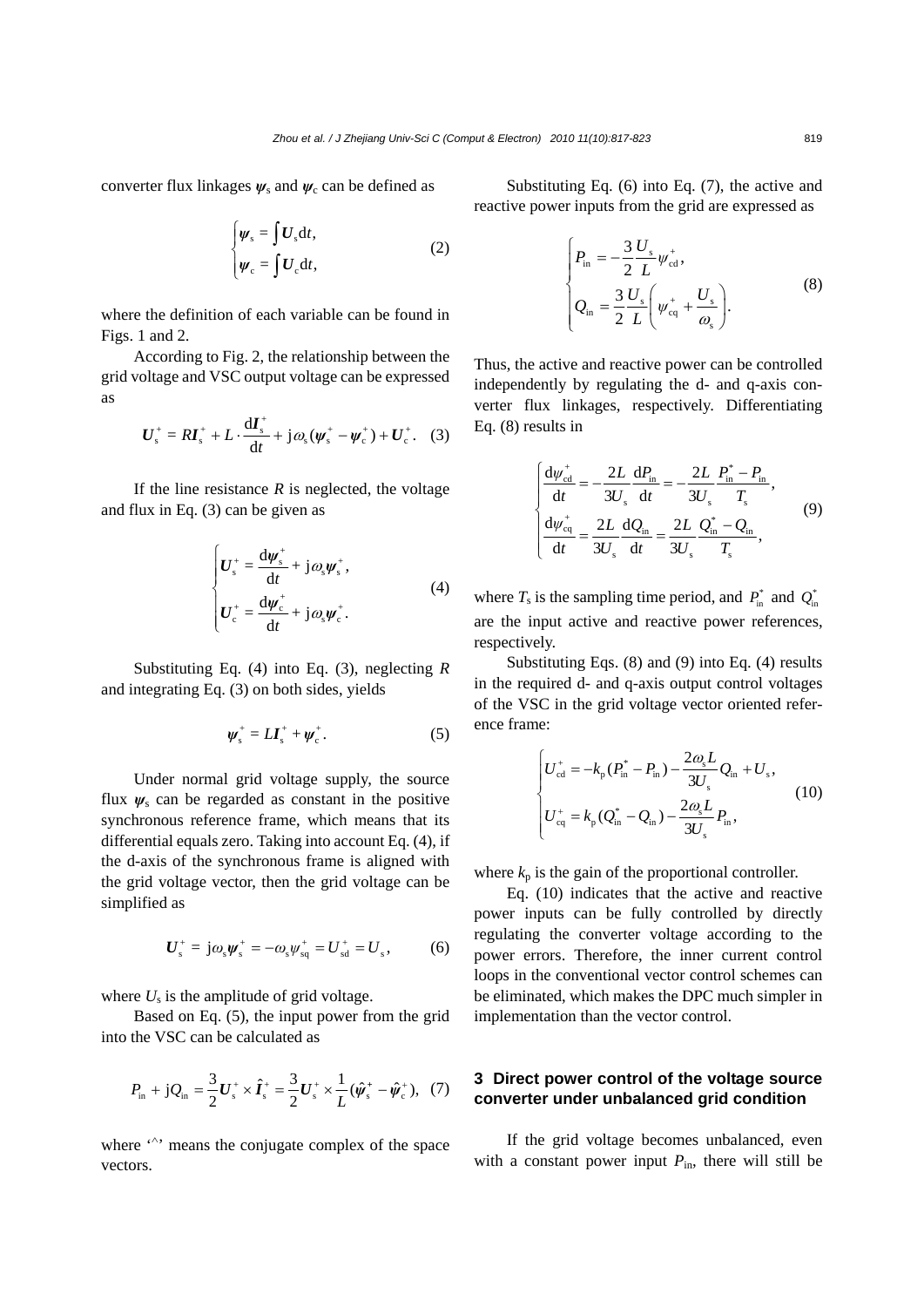voltage ripples appearing on the dc link due to the nonzero instantaneous active power *PL* crossing through the line inductance (Yin *et al*., 2008), which makes it hard to remove the ripples by just regulating *P*in. A straightforward way to eliminate the dc voltage ripples is by nullifying the instantaneous output power pulsations of  $P_{\text{out}}$  at the poles of the converter (Suh and Lipo, 2006; Yin *et al*., 2008; Hu and He, 2008), as shown in Fig. 1. However, if the vector control methods are applied, it is even more difficult to calculate the reference currents when  $P_{\text{out}}$  is selected as the control target, because the VSC output voltage  $U_c$  is not smooth but includes large switching ripples, which makes it hard to be separated into the positive and negative sequences (Suh and Lipo, 2006).

To achieve a complete control of the instantaneous active and reactive power under an unbalanced condition, a novel DPC strategy for the VSC is investigated in this section. Unlike the previous control schemes, the dc voltage ripples can be eliminated by regulating the input power  $P_{\text{in}}$  instead of the output power  $P_{\text{out}}$ , which makes the implementation of the proposed scheme much simpler compared with the output-power-control schemes.

With unbalanced voltage supply, the complex input power from power source can be given by

$$
S_{\text{in}} = P_{\text{in}} + jQ_{\text{in}} = \frac{3}{2}U_s \times \hat{I}_s
$$
  
=  $\frac{3}{2} (U_{s+}^+ e^{j\omega_s t} + U_{s-}^- e^{-j\omega_s t}) \times (\hat{I}_{s+}^+ e^{-j\omega_s t} + \hat{I}_{s-}^- e^{j\omega_s t})$   
=  $[P_{\text{in}a} + P_{\text{in}c2} \cos(2\omega_s t) + P_{\text{in}s2} \sin(2\omega_s t)]$   
+  $j[Q_{\text{in}a} + Q_{\text{in}c2} \cos(2\omega_s t) + Q_{\text{in}s2} \sin(2\omega_s t)],$  (11)

where the superscript '−' denotes the negative synchronous reference frame rotating at the angular speed of  $-\omega_s$ , while the subscripts '+' and '−' represent the positive and negative sequence components of the space vectors, respectively. *P*ina and *Q*ina are the average power outputs, while  $P_{\text{inc2}}$ ,  $Q_{\text{inc2}}$  and  $P_{\text{inc3}}$ , *Q*ins2 are the cosine and sine power pulsations with double grid frequency (100 Hz), respectively.

Referring to Eqs. (10) and (11), if power pulsations are included, the power inputs  $P_{in}$  and  $Q_{in}$  cannot be fully regulated with only a proportional controller or a PI controller, because neither of the controllers can provide a gain high enough at the pulsation frequency. For regulating the power pulsations directly, a resonant controller tuned at the known pulsation frequency is applied together with the proportional controller in the DPC introduced previously. When the proportional plus resonant (PR) controller is adopted, the output control voltages of the VSC in Eq. (10) are gained as

$$
\begin{cases}\nU_{\text{cd}}^{+} = -\left[k_{\text{p}} + \frac{k_{\text{r}}s}{s^{2} + 2\omega_{\text{c}}s + (2\omega_{\text{s}})^{2}}\right](P_{\text{in}}^{*} - P_{\text{in}}) \\
-\frac{2\omega_{\text{s}}L}{3U_{\text{s}}}Q_{\text{in}} + U_{\text{s}}, \\
U_{\text{eq}}^{+} = \left[k_{\text{p}} + \frac{k_{\text{r}}s}{s^{2} + 2\omega_{\text{c}}s + (2\omega_{\text{s}})^{2}}\right](Q_{\text{in}}^{*} - Q_{\text{in}}) \\
-\frac{2\omega_{\text{s}}L}{3U_{\text{s}}}P_{\text{in}}.\n\end{cases}
$$
\n(12)

Herein  $k_p$  is the gain of the proportional controller, which determines the dynamics of the system and can be tuned in the same way as for a conventional PI controller;  $k_r$  serves as the gain of a generalized AC integrator, which can be tuned to shift the vertical magnitude response at the resonant frequency;  $\omega_c$  is adopted to widen the frequency bandwidth of the resonant controller so as to make it more stable and less sensitive to the possible frequency variations (Teodorescu *et al*., 2006). Based on the above design rules, the parameters of the controllers are chosen as  $k_p=3$ ,  $k_r=300$ , and  $\omega_c=\pi$  for the following study.

Eq. (12) indicates that the active and reactive power errors can be regulated to zero even if there are double grid frequency pulsations existing in the reference and/or calculated input power. To avoid the positive and negative synchronous reference frame transformation and sequential decomposition, the input power can be calculated in the stationary  $\alpha$ - $\beta$ reference frame as

$$
P_{\text{in}} + jQ_{\text{in}} = \frac{3}{2} U_{s\alpha\beta} \times \hat{\mathbf{I}}_{s\alpha\beta}
$$
  
= 
$$
\frac{3}{2} \Big[ (U_{s\alpha} I_{s\alpha} + U_{s\beta} I_{s\beta}) + j (U_{s\beta} I_{s\alpha} - U_{s\alpha} I_{s\beta}) \Big].
$$
 (13)

In previous control schemes, the active power reference of VSC is usually generated by a PI controller, which regulates the dc bus voltage  $V_{dc}$ . However, if voltage ripples appear on the dc bus, the PI controller is unable to work properly owing to the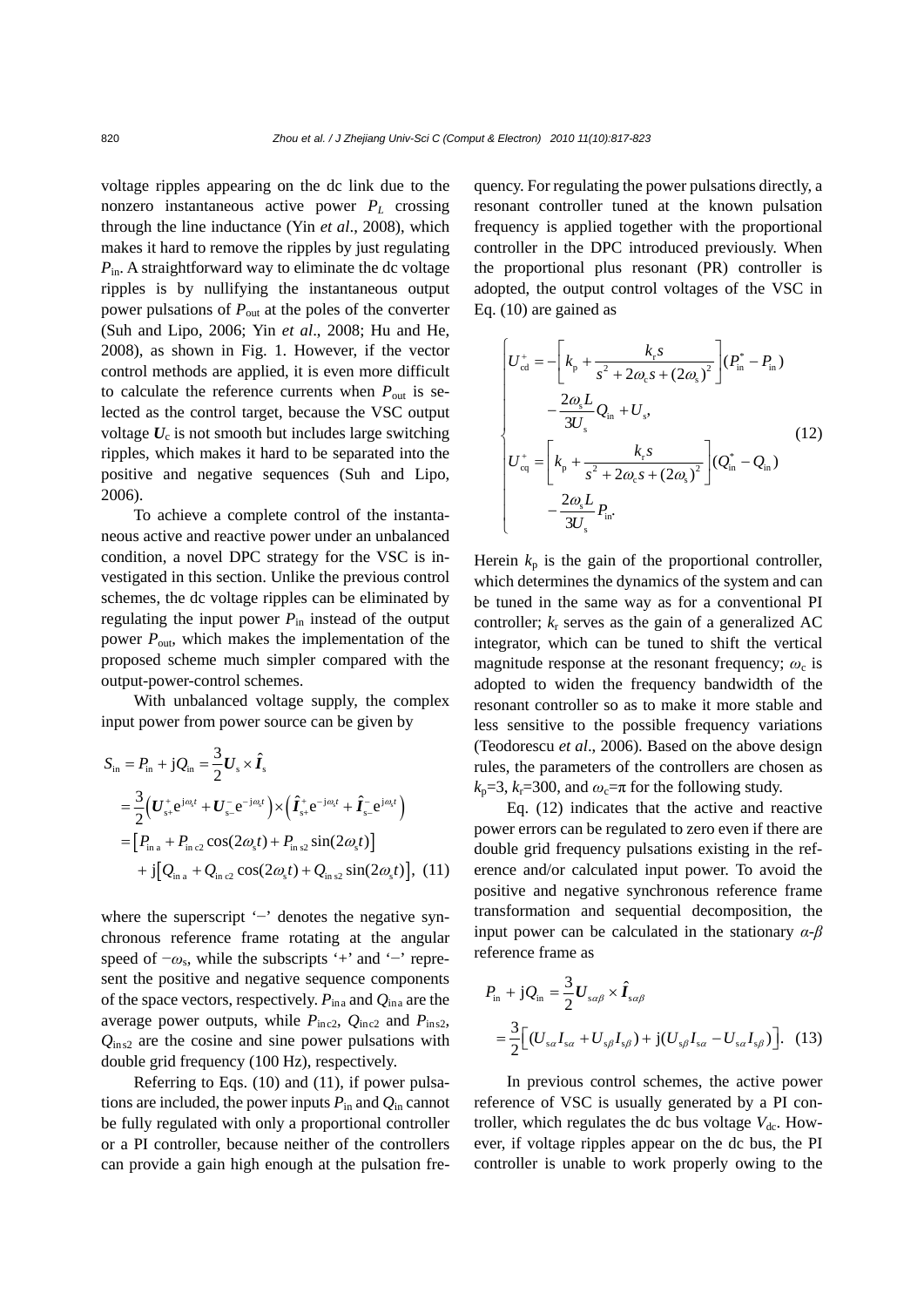lack of a gain high enough at the ripple frequency. Consequently, some low-pass filters are adopted to eliminate the voltage ripples from the control loop (Etxeberria-Otadui *et al*., 2007), but it is predictable that the dynamic response of the control system will be seriously affected. Following the idea of the unbalanced DPC, a resonant controller tuned at the double grid frequency can be incorporated into the dc voltage regulator as

$$
P_{\text{in}}^* = \left[k_{\text{p}} + \frac{k_{\text{i}}}{s} + \frac{k_{\text{r}}s}{s^2 + 2\omega_{\text{c}}s + (2\omega_{\text{s}})^2}\right] (V_{\text{dc}}^* - V_{\text{dc}}). (14)
$$

Thus, the error between the reference and measured dc link voltage can be minimized to zero by the PIR controller, whose control parameters are designed as  $k_p=0.5$ ,  $k_i=30$ ,  $k_r=200$ , and  $\omega_c=\pi$  in the study.

Based on the proposed DPC described by Eqs. (12) and (14), the schematic diagram of the control system is depicted in Fig. 3. The power errors are regulated by a PR controller, and then the VSC output control voltage is calculated by Eq. (12) and passed to a voltage limiter, which can prevent the voltage references from exceeding the maximum output voltage of the VSC. An improved phase-locked loop (PLL), as shown in the dashed line block, is designed to track the amplitude, frequency, and phase angle of the positive sequence grid voltage. A resonant controller tuned at the double grid frequency is adopted to compensate for the angular error between  $\theta_s$ <sup>'</sup> and  $\theta_s$ , which is the phase angle of the unbalanced grid voltage and its positive sequence component, respectively. As a result, the effect of the negative sequence component on the PLL is greatly reduced and thus the frequency and phase angle of the positive sequence component can be tracked accurately without involving sequential decomposition.

### **4 Experimental validation**

Experimental studies of the proposed DPC were carried out on a laboratory VSC test bench, which is rated at 5 kW, and its line inductance and dc link capacitance are designed as 6 mH and 500 μF, respectively. The improved DPC scheme was realized on a TI TMS320F2812 DSP, and the waveforms were acquired by a YOKOGAWA 16-channel DL750 scope. Fig. 4 shows the experimental results of the VSC



**Fig. 3 Schematic diagram of the improved direct power control (DPC) for the voltage source converter (VSC)**  R: resonant; PR: proportional plus resonant; PIR: proportional-integral plus resonant; SV: space vector; PWM: pulse width modulation; PLL: phase-locked loop

under unbalanced voltage supply with the proposed DPC applied, and the switching frequency was set at 5 kHz. The unbalanced grid voltage dip with phase-a voltage dropping to 80% of its normal value was generated by a three-phase PWM inverter rated at 20 kW.

In Fig. 4a, the DPC scheme described by Eq. (9) was applied, and a PI controller was adopted to obtain the active input power reference. As can be seen, the pulsation components were present obviously in both of the active and reactive power inputs during voltage unbalance, and voltage ripples were generated on the dc bus, the reason for which may be concluded as follows. Firstly, the PI controller fails to regulate  $V_{dc}$ and thereby an improper active power reference is engendered. Secondly, the power inputs *P*in and *Q*in cannot track their references accurately with only a proportional controller applied, as has been pointed out previously. Fig. 4b shows the dynamic response of VSC with the proposed DPC applied. It can be seen that the dc voltage ripples were eliminated immediately under the transient grid unbalance. The active power pulsations, however, were not completely removed, because they had to compensate for  $P_L$  to obtain a constant dc bus voltage.

As can be seen from Figs. 4a and 4b, when the DPC was applied, the line current was seriously distorted when the grid voltage became unbalanced. Eloy-Garcia *et al*. (2008) suggested using two compensating power pulsation terms to eliminate the current distortion, and designed a switch table to track the oscillating power references, which resulted in a changeable switching frequency. When the improved DPC is applied, the power compensating terms are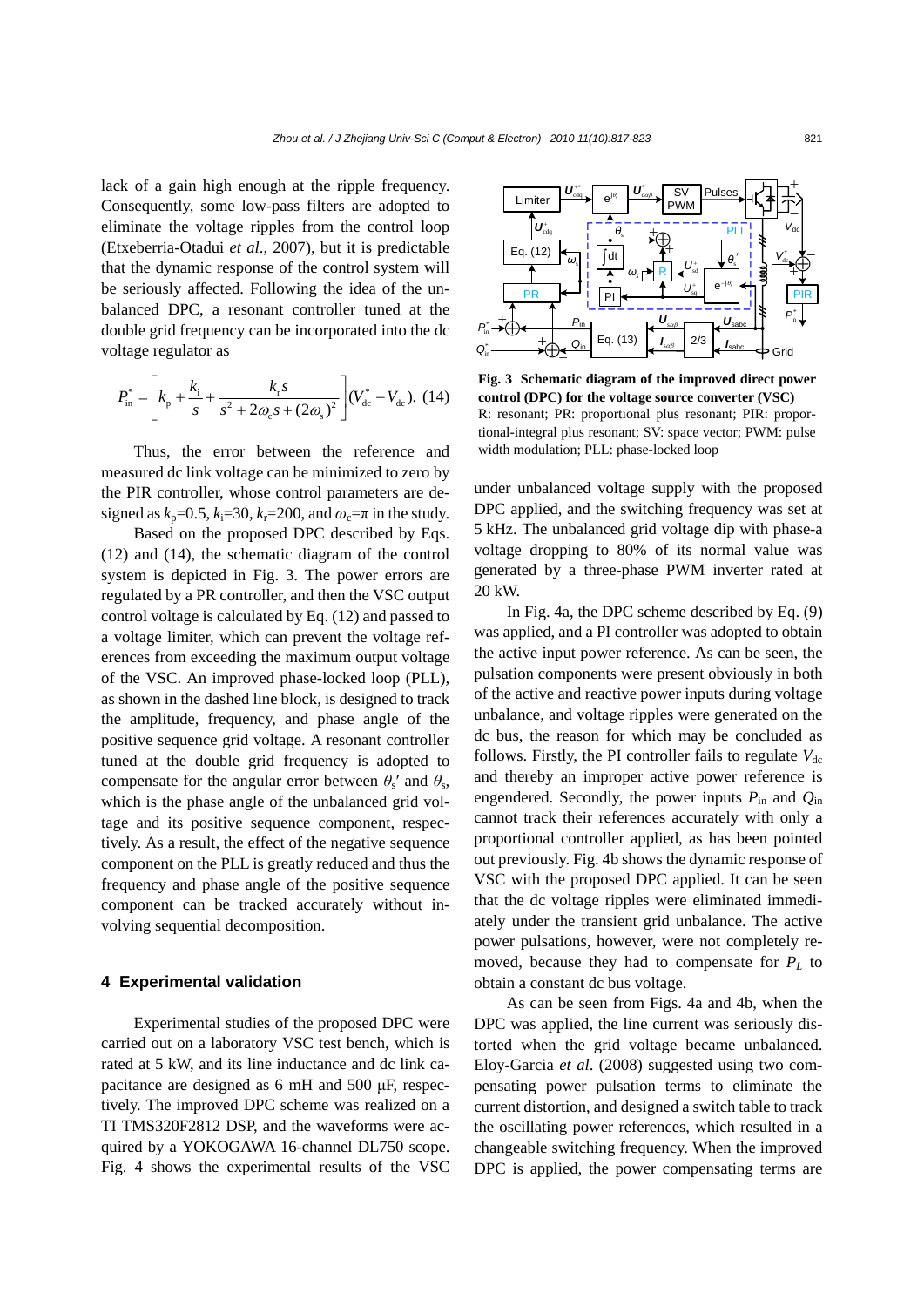

**Fig. 4 Experimental results of the improved direct power control (DPC) under grid voltage unbalance**  (a) Conventional DPC; (b) Proposed DPC during transient grid unbalance; (c) Proposed DPC with control target change from constant power inputs to sinusoidal-balanced line current; (d) Harmonic spectra of line current

easily regulated by the PR controller. If the negative sequence and current harmonics are eliminated, Eq. (11) can be given by

$$
S_{\rm in} = \frac{3}{2} \left( \boldsymbol{U}_{\rm s+}^{+} \mathrm{e}^{\mathrm{j} \omega_{\rm s} t} + \boldsymbol{U}_{\rm s-}^{-} \mathrm{e}^{-\mathrm{j} \omega_{\rm s} t} \right) \times \hat{\boldsymbol{I}}_{\rm s+}^{+} \mathrm{e}^{-\mathrm{j} \omega_{\rm s} t} \,. \tag{15}
$$

As shown in Eq. (15), in addition to the average power, some 100 Hz pulsations generated by the negative sequence voltage and line current are also included in the complex input power. In other words, these pulsation terms should be added to the power references so as to obtain the sinusoidal-balanced line current. According to Eq. (15), the compensating power pulsations can be calculated in the positive synchronous reference frame as

$$
S_{\text{com}} = P_{\text{com}} + jQ_{\text{com}}
$$
  
=  $\frac{3}{2}U_{s}^{-}e^{-j\omega_{s}t} \times \hat{I}_{s}^{+}e^{-j\omega_{s}t} = \frac{3}{2}U_{s}^{+} \times \hat{I}_{s}^{+}$   
=  $\frac{3}{2}\Big[\Big(U_{\text{sd}}^{+}I_{\text{sd}}^{+} + U_{\text{sq}}^{+}I_{\text{sq}}^{+}\Big) + j\Big(U_{\text{sq}}^{+}I_{\text{sd}}^{+} - U_{\text{sd}}^{+}I_{\text{sq}}^{+}\Big)\Big].$  (16)

As shown in Fig. 4c, if the compensating terms are added to the power references, the current distortion is restrained and the sinusoidal-balanced line current is obtained. As can be seen in Fig. 4d, the total harmonic distortion (THD) detected by Matlab/ Simulink was reduced from 11.53% to only 2.50%.

In previous unbalanced control schemes of VSC, the active and reactive power pulsations could not be eliminated simultaneously because there were not enough controllable current components to regulate the four active and reactive power pulsations (Song and Nam, 1999; Yin *et al*., 2008), unless the instantaneous reactive power was redefined (Suh and Lipo, 2006). As a result, only a near-unity power factor can be realized, even if the reactive power reference is set to zero. With the proposed DPC applied, however, this problem can also be solved owing to the cancellation of the inner current control loops. As shown in Fig. 4c, both the active and reactive power pulsations can be eliminated so long as the constant power references are given.